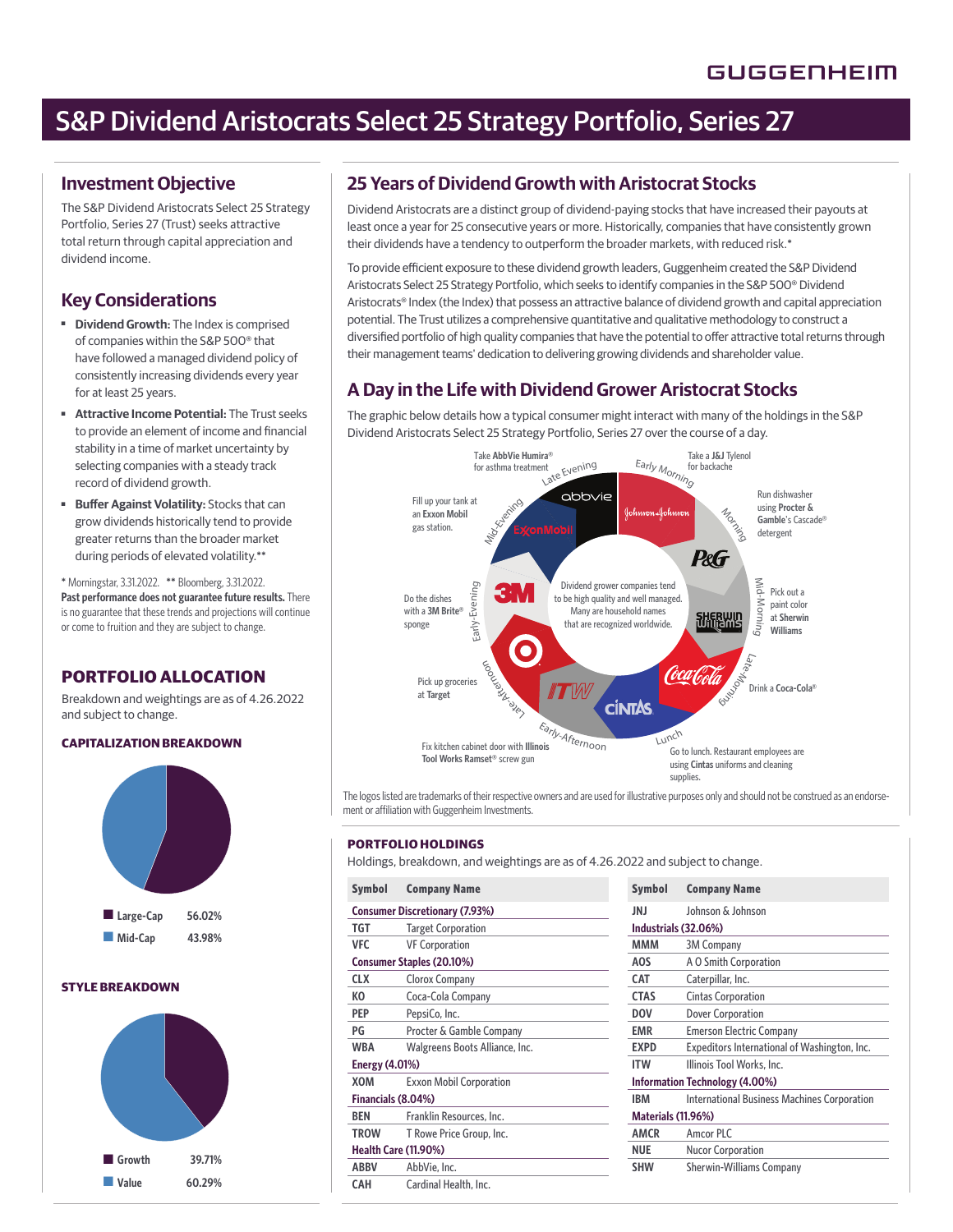### **A Legacy of Growing Dividends**

To become an S&P 500 Dividend Aristocrat, a company must have raised their dividend consistently year in and year out for at least 25 years. Out of all the companies in the S&P 500, only 65 companies attained this rank, as of 1.20.2022. The table below shows the number of years each company in Guggenheim's S&P Dividend Aristocrats Select 25 Portfolio, Series 27 has increased their dividends—the stocks selected for the portfolio have an average of 44 consecutive years of dividend growth.



Source: Standard & Poor's 1.20.2022. Historical dividend growth not recorded by S&P before 1962; companies with 58 years may have longer records.

### **Security Selection**

The Trust's portfolio was constructed and the securities were selected on April 5, 2022 (the "Security Selection Date") using the following security selection rules:

- 1. **Initial Universe:** Begin with the Index as of the Security Selection Date.
- 2. **Define Sub-Universe:** Reduce the initial universe of securities to a sub-universe by excluding securities priced higher than \$500 per share or lower than \$5 per share.
- 3. **Rank on Fundamentals:** Rank the remaining universe of securities from highest to lowest by the factors listed below. Each ranking is determined as of the Security Selection Date using the most recently reported information from S&P Compustat. Every company identified in the sub-universe is given a separate score for each of the three following financial metrics. A score of 1 is given for the lowest scoring company in each financial metric, a score of 2 is given to the next highest scoring company and this continues until each company is scored.
	- Return on assets as provided by S&P Compustat and calculated as the latest four quarters of reported income divided by the most recent reported total assets.
	- Return on equity as provided by S&P Compustat and calculated as the latest four quarters of reported income divided by the most recent reported common equity.
	- Dividend yield as provided by S&P Compustat and calculated as the total of all regular dividends paid over the prior twelve months divided by the company's stock price as of the most recent month end.

The three scores for each company are then added together to create the final composite score for the company. For example, if Company A scores a 2, 15 and 25, respectively, on the above metrics, it will have a composite score of 42.

4. **Selection:** Select the top 25 securities with the highest composite score from the criteria above and apply an equal weight to each security.

Due to the fluctuating nature of security prices, the weighting of an individual security or sector in the Trust portfolio may change after the Security Selection Date.

# **Not All Dividend Aristocrats Strategies Are Built the Same**

Guggenheim's proprietary fundamental screen seeks to enhance total return potential by identifying companies with management teams committed to delivering attractive dividends and shareholder value. The screening process considers dividend yield, which should drive higher total returns, as well as return on assets and return on equity, which measure how effectively management utilizes the company's assets and the equity provided by shareholders.

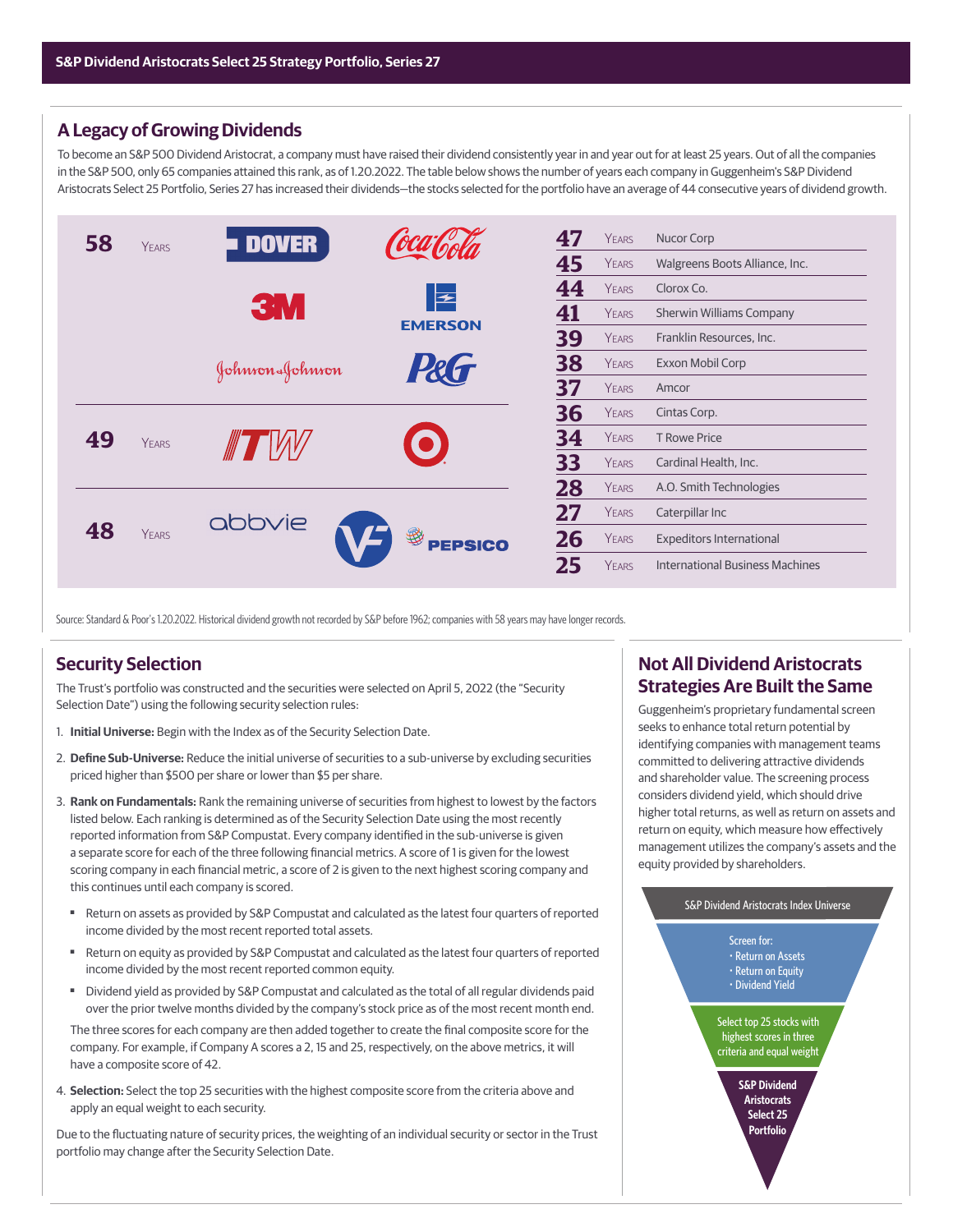#### **ANNUAL TOTAL RETURNS 1**

Hypothetical Strategy vs. S&P 500® Index.

| Year <sup>2</sup>        | <b>Hypothetical</b><br><b>Strategy</b> | <b>S&amp;P 500®</b><br><b>Index</b> |
|--------------------------|----------------------------------------|-------------------------------------|
| 2000+                    | 14.18%                                 | $-9.10%$                            |
| 2001+                    | 8.38%                                  | $-11.89%$                           |
| 2002                     | $-6.12%$                               | $-22.10%$                           |
| 2003                     | 14.06%                                 | 28.68%                              |
| 2004                     | 9.76%                                  | 10.88%                              |
| 2005                     | $-0.97%$                               | 4.91%                               |
| 2006                     | 20.05%                                 | 15.79%                              |
| 2007                     | 3.65%                                  | 5.49%                               |
| 2008+                    | $-15.31%$                              | $-37.00%$                           |
| 2009                     | 15.29%                                 | 26.47%                              |
| 2010                     | 16.96%                                 | 15.06%                              |
| 2011                     | 8.47%                                  | 2.63%                               |
| 2012                     | 16.66%                                 | 16.00%                              |
| 2013                     | 29.81%                                 | 32.39%                              |
| 2014                     | 13.53%                                 | 13.68%                              |
| 2015                     | $-3.24%$                               | 1.37%                               |
| 2016                     | 8.06%                                  | 11.96%                              |
| 2017                     | 22.94%                                 | 21.82%                              |
| 2018                     | $-6.51%$                               | $-4.39%$                            |
| 2019                     | 29.44%                                 | 31.48%                              |
| 2020                     | 6.96%                                  | 18.39%                              |
| 2021                     | 19.61%                                 | 28.68%                              |
| 2022 (through 3.31.2022) | $-8.27%$                               | $-4.60%$                            |

<sup>1</sup> Annual total returns are calculated using closing prices beginning 12.31 the previous year and ending 12.31 the stated year, for the noted one year period except that for 2022. Total return measures change in the value of an investment assuming reinvestment of all dividends and capital gains. These hypothetical results represent past performance of the strategy and not the actual Trust. Past performance does not guarantee future results. There can be no assurance that the Trust will achieve better performance than the S&P 500® Index or over any investment period in the Trust.

<sup>2</sup> It is assumed that the investment is liquidated at the end of the time series shown here, resulting in application of relevant fees and charges.

#### **AVERAGE ANNUAL TOTAL RETURNS**

Hypothetical Strategy vs. S&P 500® Index through 12.31.2021.

| <b>Time Period</b>                           | <b>Hypothetical</b><br><b>Strategy</b> | <b>S&amp;P 500®</b><br><b>Index</b> |
|----------------------------------------------|----------------------------------------|-------------------------------------|
| Life of model<br>$(12.31.1999 - 12.31.2021)$ | 9.65%                                  | 7.55%                               |
| 10-Year                                      | 13.09%                                 | 16.54%                              |
| 5-Year                                       | 13.74%                                 | 18.46%                              |
| 3-Year                                       | 18.31%                                 | 26.05%                              |
| 1-Year                                       | 19.61%                                 | 28.68%                              |

### **Guggenheim's S&P Dividend Aristocrats Select 25 Strategy Portfolio**

The growth of \$10,000 chart below shows how Guggenheim's S&P Dividend Aristocrats Select 25 Strategy Portfolio would have performed compared to the S&P 500® Index-including during the five largest S&P 500® Index downturns since the beginning of 2000. Over the long term, across both up and down markets, the hypothetical strategy displayed attractive returns. More importantly, the hypothetical strategy consistently outperformed the S&P 500® Index during each of the market drawdowns.

#### **GROWTH OF \$10,000**

Hypothetical Strategy vs. S&P 500® Index 12.31.1999–3.31.2022.

— Hypothetical Strategy (Ending value \$69,684) — S&P 500® Index (Ending value \$47,335)



|                            |           |            | Date Start <sup>3</sup> Date Finish <sup>3</sup> S&P 500 <sup>®</sup> Index | Hypothetical<br><b>Strategy</b> | <b>Hypothetical</b><br><b>Strategy Excess Return</b> |
|----------------------------|-----------|------------|-----------------------------------------------------------------------------|---------------------------------|------------------------------------------------------|
| <b>Dot.Com Bubble</b>      | 3.24.2000 | 10.9.2002  | $-43.8%$                                                                    | 21.6%                           | 65.4%                                                |
| <b>Financial Crisis</b>    | 10.9.2007 | 3.9.2009   | $-50.2%$                                                                    | $-34.6%$                        | 15.5%                                                |
| <b>Flash Crash</b>         | 4.23.2010 | 7.2.2010   | $-12.8%$                                                                    | $-9.0\%$                        | 3.8%                                                 |
| <b>U.S. Debt Downgrade</b> | 4.29.2011 | 10.3.2011  | $-15.8%$                                                                    | $-7.0\%$                        | 8.8%                                                 |
| <b>04 Fed Pivot</b>        | 9.20.2018 | 12.24.2018 | $-13.5%$                                                                    | $-9.5%$                         | 4.1%                                                 |
|                            |           | Average    | $-27.2%$                                                                    | $-7.7%$                         | 19.5%                                                |

3 Performance for each downturn is calculated based on the nearest month start and month end for each date range. The COVID-19 downturn, which lasted from 2.19.2020 to 3.23.2020 is not included in this table because the performance during the related moth start and end dates did not rank as one of the top five largest S&P 500 downturns since 12.31.1999.

All strategy performance is hypothetical (not any actual Trust) and reflects Trust sales charges and estimated expenses but not brokerage commissions on stocks or taxes. Hypothetical performance is based on the assumption that the portfolio reconstitution would have occurred annually. Past performance is no guarantee of future results. Actual returns will vary from hypothetical strategy returns due to timing differences and because the Trust may not be invested equally in all stocks or be fully invested at all times. In any given year the strategy may lose money or underperform the Index. High returns are highly unusual and cannot be sustained. Investors should also be aware that these returns were primarily achieved during favorable market conditions. Growth of \$10,000 chart is based on monthly net returns for both the strategy and index.

### **Historical Risk/Return Analysis4**

Hypothetical Strategy vs. S&P 500® Index 12.31.1999–3.31.2022

| <b>Time Period</b>               | <b>Hypothetical Strategy</b> | S&P 500 <sup>®</sup> Index |
|----------------------------------|------------------------------|----------------------------|
| <b>Standard Deviation</b>        | 13.22%                       | 15.04%                     |
| Return                           | 9.12%                        | 7.24%                      |
| <b>Sharpe Ratio</b>              | 0.56                         | 0.36                       |
| Alpha                            | 3.85%                        | 0.00%                      |
| <b>Beta</b>                      | 0.71                         | 1.00                       |
| <b>Up-market Capture Ratio</b>   | 78.69%                       | 100.00%                    |
| <b>Down-market Capture Ratio</b> | 68.99%                       | 100.00%                    |

4 Index Return data and Risk Free Rates data are from Bloomberg. Guggenheim calculates numerical data illustrated from raw data received from partners. Calculations are based on annualized figures. See last page for definitions.

+ These returns are the result of extraordinary market events and are not expected to be repeated.

Source for all data is Guggenheim Funds Distributors, LLC unless otherwise stated.

See last page for definition.